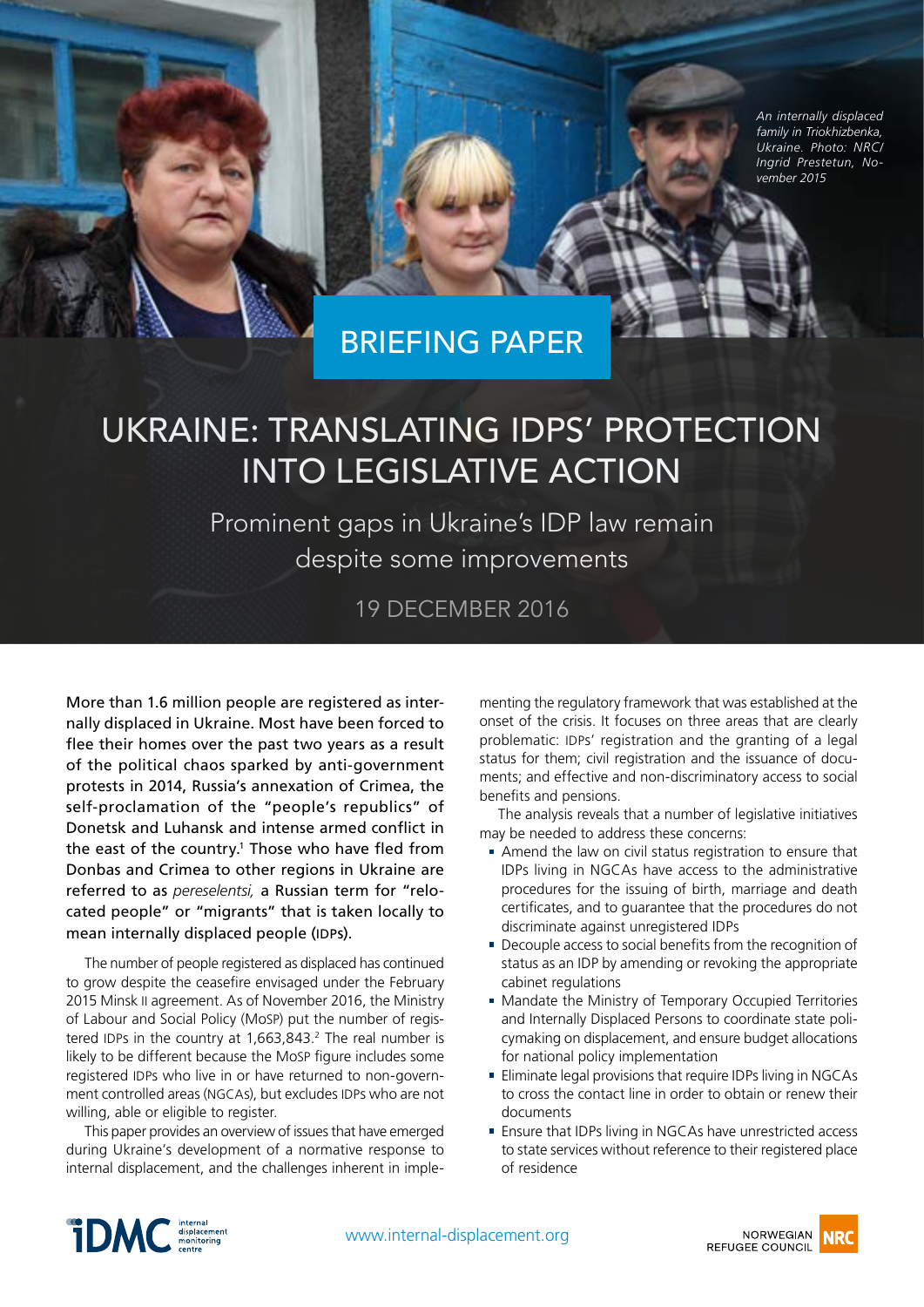- Ensure that civil registration procedures are non-discriminatory toward IDPs
- **Introduce amendments to guarantee thoroughly consid**ered criteria for the termination of social payments

## Legislative developments to protect **IDPS' RIGHTS**

Faced with a growing displacement crisis, the Ukrainian government developed a law on IDPs' rights and freedoms with support from the protection cluster led by the UN Refugee Agency (UNHCR). The legislation was enacted in October 2014.<sup>[3](#page-5-2)</sup> It upholds core international standards reflected in the Guiding Principles on Internal Displacement and addresses key protection concerns by incorporating an anti-discrimination provision, a guarantee of assistance for voluntary returns and access to social and economic services including residence registration, employment and healthcare.

A number of gaps, however, became apparent during implementation. These related to IDPs' registration, their access to social benefits and civil documentation, and the absence of a government institution that acts as a focal point on IDPs.

## Broadening the scope of protection

The eligibility criteria for registration as an IDP have improved with legislative developments. Cabinet resolution 509 and the 2014 law on IDPs originally included definitions that determined who was eligible for registration, and further cabinet orders dealt with applicable geographical areas. There were, however, significant inconsistencies between the law and the cabinet resolutions, and the issue was repeatedly flagged as undermining IDPs' registration and protection[.4](#page-5-3) Resolution 509 also stated that children could only be registered by their parents or legal guardians, which left unaccompanied minors poorly protected.

IDPs' limited eligibility also meant limited access to support. Cabinet resolutions 637 and 505 adopted on 5 November 2014 and 1 October 2014 respectively regulate social benefits and targeted financial support for IDPs. Only IDPs who hold a certificate confirming their registration as such are eligible to receive the state benefits offered to IDPs, however, and as stated in resolution 509 of 1 October 2014 - which was adopted to facilitate implementation of the 2014 law - registration is only possible in government-controlled areas (GCAs), obliging them to cross the line of control to register, excluding those displaced within NGCAs.

Several legal developments have since broadened the scope of IDPs' protection by ensuring access to rights for those who were previously not eligible to register. On 24 December 2015, parliament adopted an amendment to the 2014 law that expanded the definition of an IDP to include displaced foreigners and stateless people.<sup>[5](#page-5-4)</sup> Cabinet resolution 352 adopted on 8 June 2016 allows for the acceptance of a wider range of evidence for registration, including various types of documents, photos and videos, and establishes an unlimited validity period for registration certificates. It also confirms that IDPs registered in NGCAs who have served or are currently serving prison sentences are eligible to apply.

These developments also improved the protection of internally displaced children. Resolution 352 simplified registration procedures for those with no parents or legal

guardians present. Local governments are now authorised to register unaccompanied children in an effort to ensure that they are quickly assigned carers. Cabinet resolution 1014, which amended resolution 505, improved their protection by enabling distant relatives and temporary carers to apply for financial assistance on their behalf. Law 936-VIII (2254), which came into effect on 21 February 2016, enables IDPs aged 14 to 17 to apply for registration independently.<sup>[6](#page-5-5)</sup>

These provisions are particularly important. The conflict has affected around 580,000 children in Donetsk and Luhansk regions, of whom 14,500 were already deprived of parental care before the fighting broke out[.7](#page-5-6)[8](#page-5-7) Unaccompanied children also continue to cross the contact line.<sup>9</sup> In April 2016, 21 displaced orphans without valid certificates confirming their registration as IDPs were identified in Odessa *oblast*. [10](#page-5-9)

#### Less cumbersome registration process

Legislative developments have also simplified the registration process for IDPs. The process is directly linked to Ukraine's residence registration system, and originally IDPs had to present a valid identification document and permanent residence registration in a recognised conflict zone to register and receive a certificate. If an IDP was absent when the state migration service arrived unannounced to verify their current address, their certificate was invalidated. IDPs who lost or lacked valid identification documents were not eligible to register.

The application of cabinet resolutions regulating registration and social benefits for IDPs exposed their practical shortcomings and identified a pressing need to adopt further amendments to guarantee an inclusive approach. As a result, cabinet resolutions 352 and 365 - both adopted on 8 June 2016 - established the unlimited validity of certificates and less rigorous proof of residence requirements, including the cancellation of the need for state migration service stamps confirming place of residence. These measures make it easier for IDPs to qualify for social payments on the basis of registration at their place of habitual residence.

#### Improvements in civil registration

The inability of IDPs living in NGCAs to apply for civil documentation has been a major concern for local NGOs and international organisations, and a source of frustration for IDPs. The 2014 law only guarantees IDPs' rights and freedoms in areas under government control, leaving those in NGCAs and contact line settlements such as the Yasunuvata and Maryinka districts of Donetsk with no access to the national civil registration system.<sup>11</sup>

In an effort to close this gap, new legislation introduced in February 2016 allows relatives and other legal representatives to apply to courts in GCAs to establish details of births and deaths in NGCAs[.12](#page-5-11) It also stipulates that such cases should be given immediate consideration and prompt judicial rulings. According to data from the Ministry of Justice, 6,000 IDPs living in NGCAs exercised their rights under the new amendment in the first three months after its enactment, which has improved their access to social benefits.<sup>13</sup>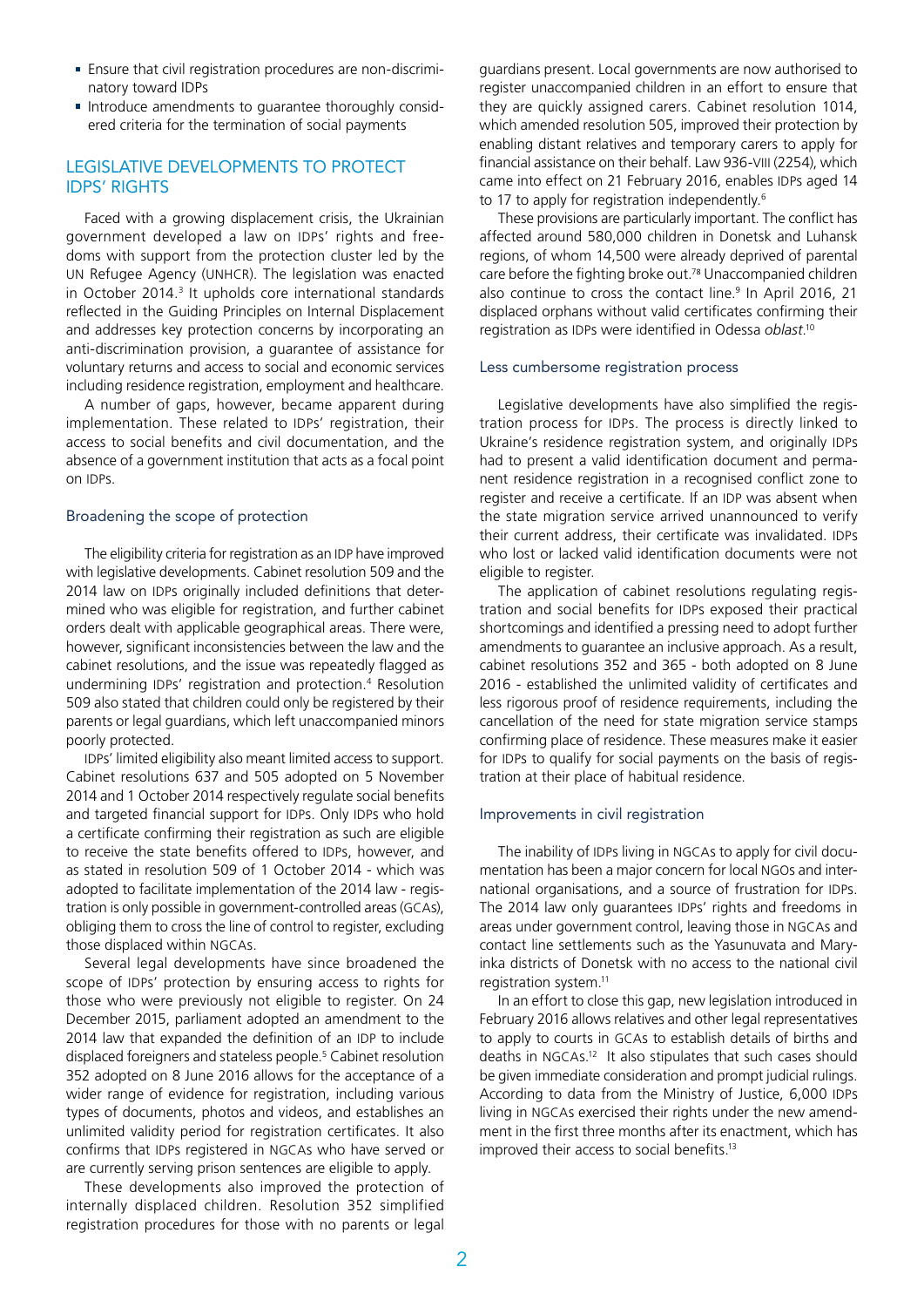## Formal obstacles to registration of IDPs in Ukraine

IDPs must acquire a permit to cross to a GCA.



Government-controlled area (GCA) Non-government-controlled area (NGCA)









www.internal-displacement.org

Lack of information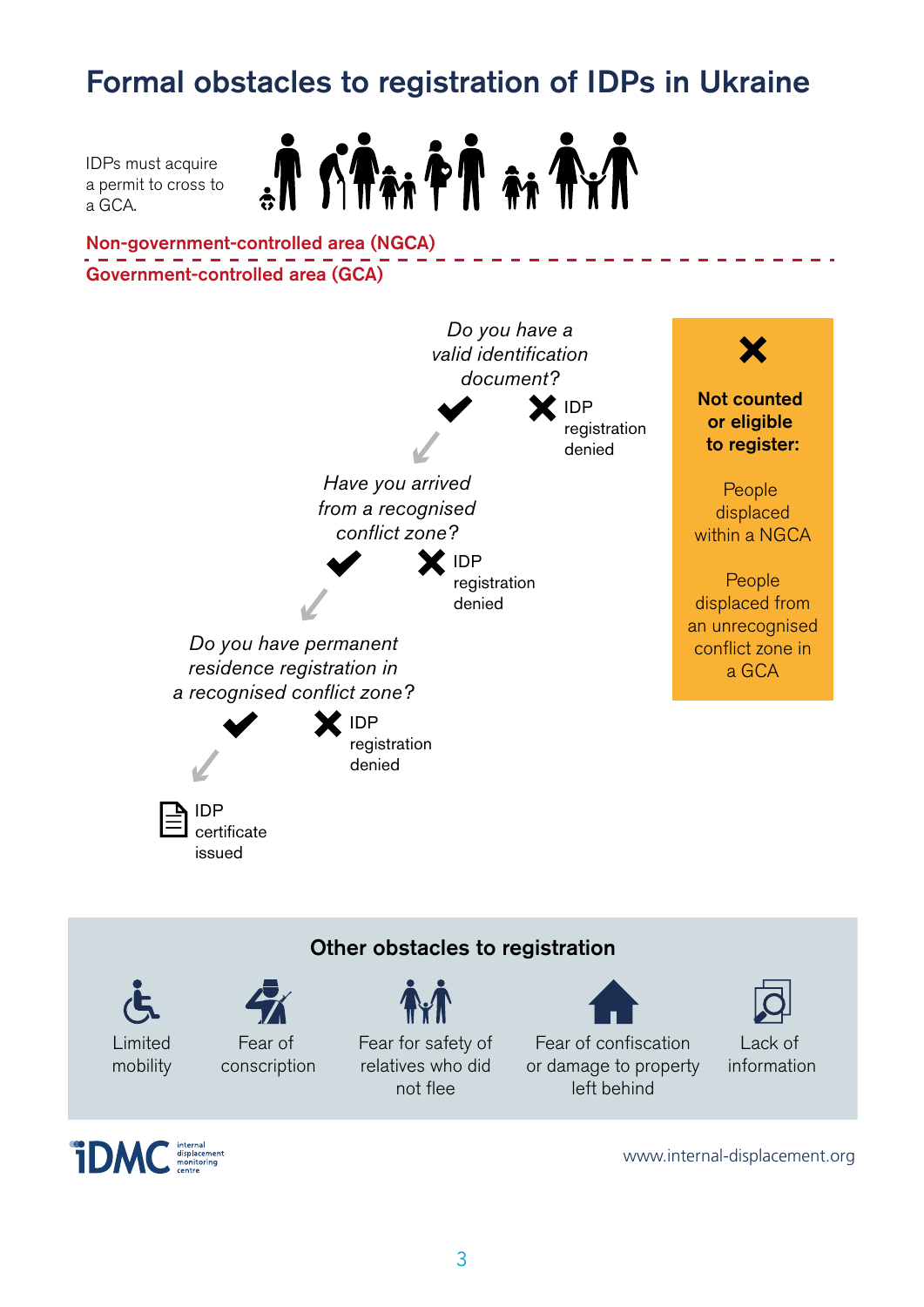#### Institutional reform

Following a series of calls from the international community, including the Council of Europe, in April 2016 the Ukrainian government established the Ministry of Temporary Occupied Territories and Internally Displaced Persons (MTOTIDP) via cabinet resolution 376. [14](#page-5-13) The new entity, which focuses on IDPs' issues, is the designated focal point for improving the protection of their human rights and coordinating a comprehensive response to internal displacement across government and international stakeholders[.15](#page-5-14)

The resolution does not assign a leading role to the new ministry in tackling the displacement crisis, but rather outlines its participatory role in the formulation and implementation of state policy on IDPs. Given that MoSP had previously been leading efforts to deal with displacement, and the division of responsibilities is unclear, there is a risk that functions will be duplicated. To avoid this happening, the new ministry's role needs to be revised to make it the main coordinating body[.16](#page-5-15)

Before MTOTIDP was established, the cabinet of ministers adopted the Comprehensive State Programme for Support, Social Adaptation and Reintegration of IDPs until 2017, along with an accompanying action plan. At the time of writing, however, no funds have been allocated for its implementation, which makes the programme little more that a statement of intent[.17](#page-5-16) Both the establishment of the new ministry and the adoption of the state programme signify progress toward a long-term strategy on displacement, but further work is required to define MTOTIDPs' responsibilities in achieving the targets envisaged in the programme, and to secure funding for it to carry them out.

## CONTINUING CHALLENGES

## Overly strict registration requirements

Despite the legislative developments outlined above, IDPs living in NGCAs still have to cross the contact line to register and claim the social benefits that registration brings, as stipulated in cabinet resolutions 637 and 595. This setup may encourage further waves of displacement from NGCAs to GCAs rather than within NGCAs[.18](#page-5-17) It also compels IDPs to flee onward to certain areas, regardless of the risks inherent in making the journey, or those that they may or may not face in NGCAs.

As such, cabinet resolutions 637 and 595 are not compliant with the Guiding Principle 14, which guarantees IDPs' freedom of movement and choice of residence. They also violate Guiding Principle four, which prohibits discrimination based on their "legal status, property, birth or any other similar criteria" and the non-discriminatory provision of article 24 of Ukraine's law on IDPs. The Court of Cassation has ruled resolution 595 discriminatory and therefore illegal in its provision to stop paying social benefits and pensions to NGCA residents, but the government is still to act on the ruling and payments remain suspended.

## Obstacles to obtaining civil documentation

Despite the improvements in civil registration procedures outlined above, the system is still not comprehensive and continues to create obstacles for some IDPs. Unlike other Ukrainian citizens, who can apply for documentation at local registry offices, IDPs who cross the contact line from NGCAs



*Internally displaced women in eastern Ukraine. Photo: NRC, 2015*

have to resort to court procedures.<sup>19</sup> This dual treatment arguably runs contrary to Guiding Principle four on non-discrimination. It also puts an extra burden on an already overstretched judiciary and on IDPs themselves, who struggle with time-consuming and discriminatory practices.

The strict requirement for identification documents leaves those without them less protected and more vulnerable. Internally displaced Roma people tend not to have access to financial and social support programmes because many lack such documents. Around 6,000 Roma have been unable to register as IDPs, and the impact on their standard of living has led to secondary displacement either within GCAs or back to NGCAs[.20](#page-5-19)

Besides resolving issues of discrimination, there are other arguments for ensuring IDPs' access to administrative procedures. First, it is difficult for their families to meet the cost of judicial procedures. This may mean births are not registered, which in turn would leave the children in question stateless. The adoption of draft law no.4394 On Amendments to the Law of Ukraine 'On Court Fees', which waives court fees for low-income IDPs, would go some way to addressing the issue.

Second, only relatives and legal representatives of the deceased may apply to court via a simplified procedure to register a death.<sup>21</sup> Third, experience shows that the courts tend to rule applications inadmissible on the basis of lack of jurisdiction.<sup>[22](#page-5-21)</sup> The result is a lack of remedy to facilitate all IDPs' access to civil documentation.

Drawing on the country's commitments under the fourth Geneva Convention and the 1971 advisory opinion of the International Court of Justice , which urge states to facilitate the identification of children, Ukraine should ensure that all IDPs have access to the administrative procedures for the issuing of birth certificates, regardless of their location.<sup>[23](#page-5-22) [24](#page-5-23)</sup> Arrangements including legislative reform should be made to ensure that administrative registration procedures are available to all.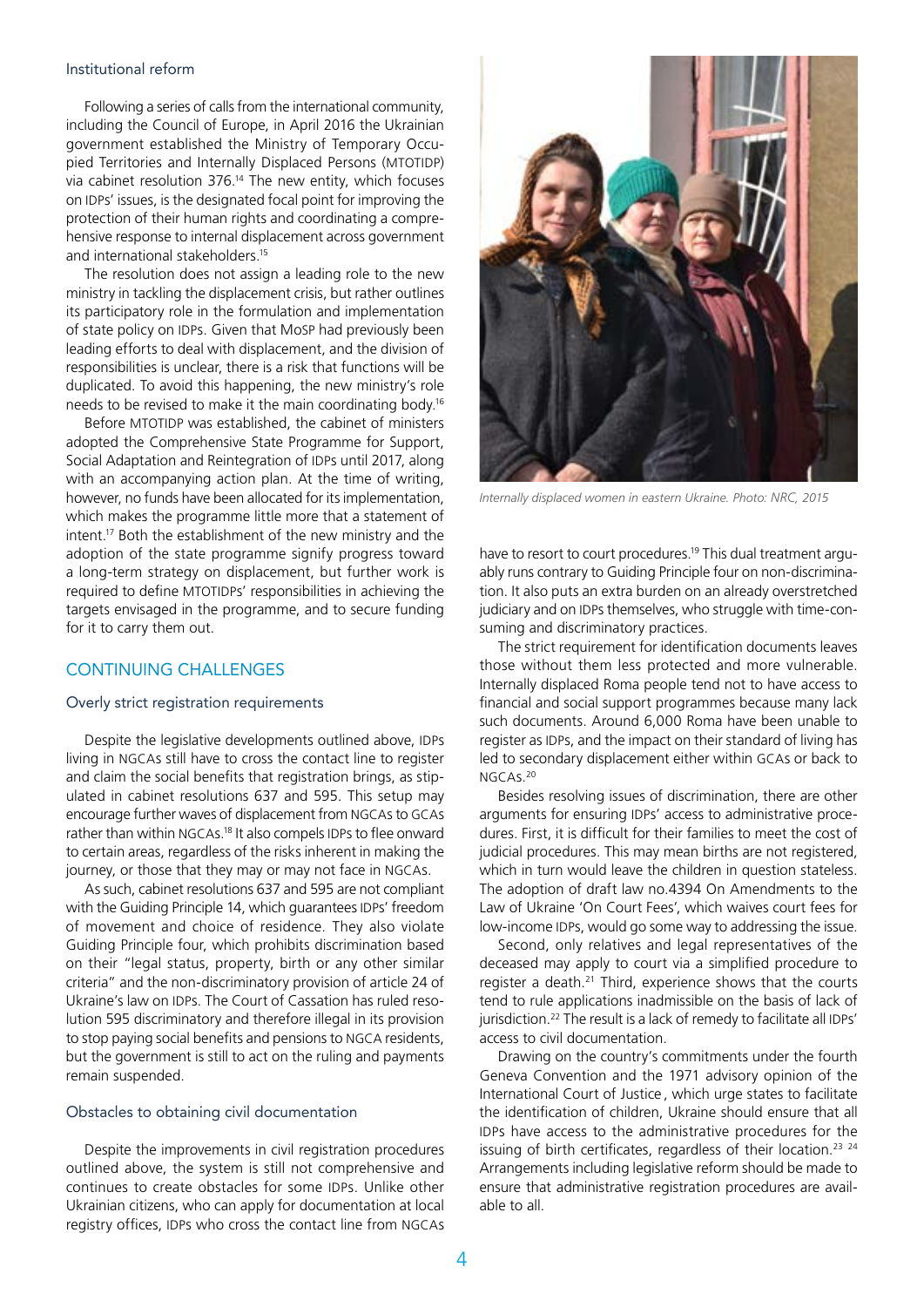#### Verification of social payments

In response to allegations of IDPs using fraudulent registration certificates bearing incorrect addresses to receive financial support, in February 2016 the government suspended social payments to 150,000 beneficiaries.[25](#page-5-24) MoSP issued a letter instructing all of its regional offices to introduce a verification procedure for IDPs' registration certificates and authorising payments to be cut in cases of fraud. There is no official figure for the suspensions, but some sources suggest as many as 500,000 people may have been affected.[26](#page-5-25)

Civil society and international organisations were severely critical of the suspensions, the lack of transparency surrounding the new verification procedure and the absence of clearly defined regulations, which might have led to its application being arbitrary. To ensure that the verification procedure is effective and consistent, on 8 June 2016 the government adopted cabinet resolution 365, which establishes a mechanism for the renewal of IDPs' social entitlements and another to control payments at their habitual places of residence.

For addresses under verification, the resolution envisages visits by a local inspector from the government's social protection department at least every six months to fill in a living conditions assessment form. Local departments of the Ministry of Internal Affairs, state migration service, state security service, national police, state finance inspectorate, state audit service and pension fund may also be involved in the verification process if the local authority creates a working group for the purpose.

If an IDP is absent from their habitual place of residence, a note requesting them to report to the social protection department within three days is issued, followed by a registered letter. If the IDP fails to report in time, the inspector asks the state border service to determine whether the person in question has left to the NGCAs. If an IDP is absent from their registered habitual place of residence for more than 60 days without having notified the authorities, they may lose their registration certificate, targeted support and social benefits. Those who feel they have sufficient grounds for absence can apply to extend the period to 90 days.

The social protection department is authorised to conduct further checks if it receives new information about changes in IDPs' habitual place of residence or on the basis of recommendations from the Ministry of Finance or Oschadbank, Ukraine's state savings bank.

Resolution 365 includes some positive developments - such as the provision for IDPs to receive social benefits at their habitual place of residence and clearly defined criteria for residence verification – but there are major concerns about its lawfulness. This undermines citizens' right to benefits under the system of "general mandatory state social insurance". It also violates Guiding Principle 17, which guarantees the right to respect for family life; and 18, which protects the right to an adequate standard of living.

The verification procedure also covers pensions, despite the different nature of the entitlement, which should not be linked to a person's status as an IDP or their place of residence. Ukraine's own pensions legislation, international customary law and the European Court of Human Rights' decision in the case of Pichkur v Ukraine all establish that the denial of pension payments on the basis of place of residence is unlawful and discriminatory.

The suspension of pension payments on any basis also violates point eight of the Minsk II Agreement, which envisages the full restoration of social and economic connections, including pensions, and the fact that IDPs in NGCAs are obliged to cross the contact line to receive them impedes their regis-tration and triggers de facto displacement.<sup>[27](#page-5-26)</sup>

Civil society and international organisations are also concerned that resolution 365 authorises the Ministry of Finance and Security Service to issue a list of IDPs recommended for additional checks. One of the grounds for the suspension of social payments is information obtained from Oschadbank under cabinet resolution 637 which indicates that an IDP has savings of more 14,500 Ukrainian hryvnia (\$560).<sup>[28](#page-5-27)</sup> Cabinet resolution 505 makes people with such savings ineligible for financial targeted assistance.

The disclosure of bank account information is a clear violation of privacy protected by international legal norms. The government's disregard for customary norms paves the way for the deterioration of the rule of law in the country at large.

There are also significant concerns about the potential effectiveness of resolution 365. Residence verification has been hampered by the absence of a unified database on IDPs. Cabinet resolution 646 adopted on 22 September 2016 addresses the issue by establishing such a database, but the process of incorporating its data into the verification process has not yet been harmonised. Limited human resources, and specifically the ratio of social protection department inspectors to IDPs, also significantly undermine the effectiveness of the mechanism.[29](#page-5-28)

Resolution 365 has equipped regional and district authorities with guidelines on how to implement Ukraine's law on IDPs at the local level, but further work and monitoring is required to ensure that application of the verification procedure is standardised across all *oblasts* to reinforce legal certainty. This need is evident from incidents such as the call en masse for IDPs in Dnipro to visit the local authorities in person for verification purposes, which is not envisaged in the legislation.<sup>30</sup>

Ukrainian civil society has also severely criticised the use of additional data as a basis to deny or suspend IDPs' social entitlements, and there is alarm at the prospect of lists of IDPs becoming a tool to mask arbitrariness, given the lack of clearly defined criteria to trigger additional checks that may lead to the cancellation of their registration certificates.<sup>31</sup>

There is also emerging concern about the cabinet resolution 365 that stipulates the basis for the termination of social payments. A recent court decision required an IDP from Zaporizhzhya to return all of the money they had received as targeted assistance on the basis that they owned a premises of six square metres in which to house a family of three. This sets a precedent under which ownership of a living space in a GCA becomes a criteria for the termination and reclamation of such assistance, and shows that the resolution needs to be reformulated to avoid blanket terminations of social payments in situations when they are most needed.<sup>[32](#page-5-31)</sup>